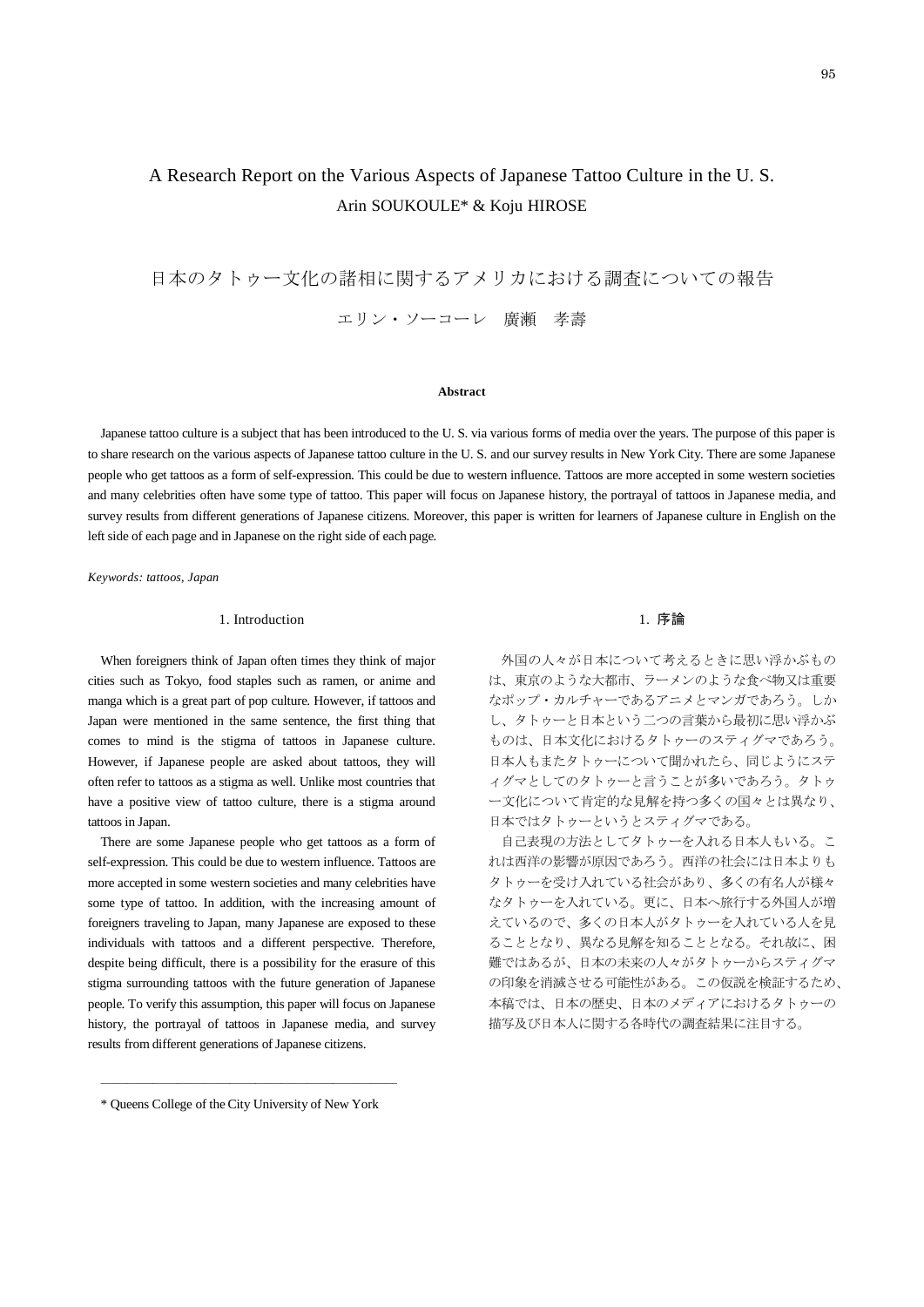#### 2. Survey in New York City

To acquire a better understanding of the extent this stigma exists in Japanese society, we conducted a survey on tattoos and distributed it to people of Japanese descent in New York City as well as Japanese folks living in Japan and received twenty-seven responses in total (25 in New York City and 2 in Japan) via email. According to the survey, only one of the survey takers had a tattoo and it is important to note that they are currently living in New York City where tattoos are accepted. The survey takers were of different occupations between the ages of eighteen and forty, and residing in either New York or Japan. One of the questions the participants were asked was the reason they don't have any tattoos. Their responses highlighted three main concerns, the first being the process of securing a job would become increasingly difficult in Japan. This is because employers are reluctant to hire individuals with tattoos. Japanese hot springs, "Onsen" were the second factor. Tattooed individuals are prohibited from entering communal establishments such as Onsen. Japanese mobsters were also mentioned in the responses and contributed to the third reason participants were reluctant to get a tattoo. Since these mobsters have large and distinct tattoos, regular citizens associate criminals with tattoos and disapprove of them.

## 3. Symbolism behind Tattoos & History

In a country like Japan where uniformity is respected, the act of getting these tattoos subverts that norm. Nihon Shoki pointed out the fact that criminals often received punitive tattoos in early Japanese history.<sup>1</sup>

Although there is a negative image surrounding tattoos in modern Japanese society, the symbolic meanings behind tattoos were significantly different in early Japan history. As Yamamoto Yoshimi points out in English, "(the) earliest accounts of Japan's mythic origins, the Kojiki (Record of Ancient Matters; 712) and the Nihon shoki (Chronicle of Japan; 720), mention tattooing as a custom or punishment practiced in outlying regions."<sup>2</sup>

The Ainu tribe, an indigenous group mainly located in Hokkaido Japan, was one of the groups that actively practiced tattooing. For this group, women tattooed the area around their mouth to symbolize their coming of age and transition into adulthood. They also tattooed their hands and backs for beauty purposes as well and these tattoos symbolized beauty.

1

## 2. ニューヨーク市における調査

日本社会にスティグマがどの程度存在するのかをよく理 解するため、私達はタトゥーについて調査してそれをニュー ヨーク市で日本人に配布し、Eメールで合計27人(ニューヨ ーク市に住む25人及び日本に住む2人)からの回答を得た。 この調査によれば、調査対象者の内でタトゥーを入れていた のは1人のみであり、そして、ここで注目すべきことは、対 象者がこのとき生活していたのはタトゥーが受け入れられ ているニューヨーク市であるということである。対象者は、 18歳から40歳の異なる職業で、ニューヨーク又は日本で居住 している。設問の1つとして、タトゥーを入れない理由につ いて質問した。回答では大きく3つの懸念が強調されており、 1つ目は、日本での就職活動が益々困難になることであった。 使用者はタトゥーを入れている人を雇用したくないという ことがその理由である。日本の温泉が2つ目の要因である。 タトゥーを入れている人は、温泉のような公共施設に入るこ とを禁止されている。対象者がタトゥーを入れたくない3つ 目の理由として述べられている回答は、日本のギャングであ る。ギャングが大きくてはっきりとしたタトゥーを入れてい るので、一般市民は犯罪者とタトゥーとを結びつけて考え、 そして、タトゥーに嫌悪感を抱くのである。

# 3. タトゥーのシンボリズムと歴史

日本のように同一性が重視される国家において、タトゥー を入れることによって規範が乱されることになる。日本の歴 史の初期において犯罪者が刑罰のタトゥーを受けていたこ とは、日本書紀において指摘されていた。<sup>3</sup>

現代の日本社会ではタトゥーに否定的なイメージがある けれども、日本の歴史の初期においては、タトゥーの象徴的 意味は大きく異なっていた。山本芳美は、英語で、「日本の 神話の起源に関する最古の書物である古事記 (712年)及び 日本書紀 (720年)において、タトゥーを入れることは辺境 において行われていた慣習又は刑罰であったと述べられて いる」と指摘している。<sup>4</sup>

アイヌ民族(日本の北海道を主な居住圏とする先住民)は、 積極的にタトゥーを入れる集団の一つであった。この集団で は、女性が成人になったときに成人であることを表現するた めに口のまわりにタトゥーを入れていた。彼女達はまた美し さという目的のために手や背中にもタトゥーを入れており、 したがって、これらのタトゥーは美しさを表現するためのも のであった。

<sup>1</sup> Ankirskiy, A. *Perception of Tattoos: Now and Then*, p. 9. (2014). https://skemman.is/bitstream/1946/17199/1/perception-of-tattoos-n ow-and-then.pdf

<sup>2</sup> Yamamoto, Y. *"Irezumi": The Japanese Tattoo Unveiled*. (2018, March 28).

https://www.nippon.com/en/views/b06701/

<sup>3</sup> Ankirskiy, *supra* note 1, p. 9.

<sup>4</sup> Yamamoto, *supra* note 2.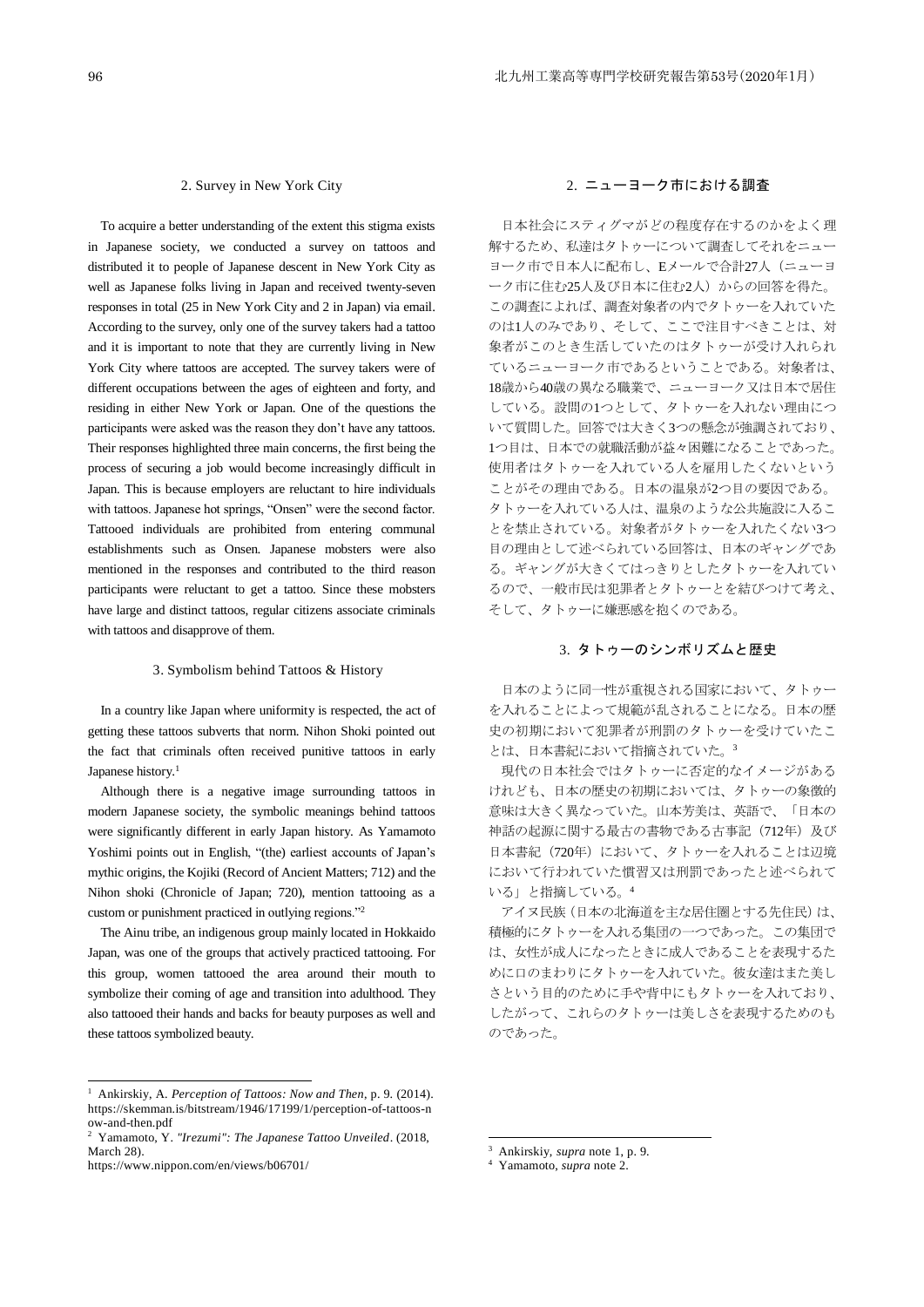The Ainu tribe weren't the only group that carried on this practice. Residents of the Ryukyu islands located in southern Japan used tattooing in their cultural customs as well. Their tattoos were referred to as Hajichi which was often found from the fingertips of the hands to the torso. These tattoos symbolized a woman's status in society and could be used to determine whether they were married or not. Furthermore, the shapes and sizes of the tattoos varied on each island and it was believed that there were religious beliefs attached to the tattoos as well. "In some locales it was believed that a woman without proper hachiji would suffer in the afterlife." 5

Tattoo culture didn't stop here, it progressed into the later eras as well and was widely accepted amongst many people. The Edo period or Tokugawa was a great example of this. During this time period, the country was subjected to "Sakoku" which means chained country and was closed off to the rest of the world. Although Japan fell behind the rest of the world in technology, the countries culture cultivated and tattoo culture flourished. The samurai was one of the classes that used tattoos during this time period. They often tattooed the crest of their clan on their upper arms as a method of identification to ensure the return of their bodies to their families if they were to be defeated in war.<sup>6</sup>

Furthermore, tattooing was also prevalent amongst individuals in everyday society. Public service workers such as "Tobi", the craftsmen of the time and the "Hikyaku", who delivered mail and packages had them also. The Tobi, in particular, also served as firemen, "Hikeshi", and were the first to wear full body tattoos. The tattoos served as a symbol of protection when they dealt with fires or crisis. This is because the residences were prone to fire since they were constructed from wood, bamboo, and paper and stood close together. The tattoos that resided on the backs of the Tobi were often dragons or water creatures which they believed would protect them from the flames. "Although tattooing was prohibited at the time, by the end of the Edo period there was estimated to be around ten thousand tattooed fire fighters."7

The impact these public service workers had on the public's opinion of tattoos was tremendous. Tattooed individuals were viewed in a positive manner and tattooed heroes appeared in traditional Japanese art forms such as "Ukiyo-e". "Tattoos were also closely linked to real and fictional underworld figures, including the so-called kyōkaku, sometimes translated as "chivalrous commoners" or "street knights."<sup>8</sup>

この風習を行っている集団は、アイヌ民族だけではなかっ た。日本の南の島々に位置していた地域である琉球に住む 人々もまた、文化的習慣においてタトゥーを入れていた。彼 女達のタトゥーは、ハジチと呼ばれ、指先から胴体までに見 られた。これらのタトゥーは、女性の社会的身分を表現した ものであり、そして、女性の既婚又は未婚を確定するために も使用されていた。さらに、タトゥーの形と大きさは各島に よって様々であり、そして、タトゥーには宗教の信仰もあっ た。「いくつかの地方の人々は、正しいハジチのない女性は 死後の世界で罰を受けると信じていた」。<sup>9</sup>

タトゥー文化はここで終わらず、後の時代にも進展し、多 くの人々の間で広く受け入れられた。江戸時代又は徳川の時 代はその例である。この時代の間、日本国は、鎖国に従い、 世界の諸国との関係を閉鎖していた。日本は技術において世 界の諸国から遅れたけれども、国の文化は発展し、タトゥー 文化は盛んになった。武士は、この時代にタトゥーを使用し た階層の一つであった。武士は、戦いで負けた場合に身体が 確実に家族に返還されるための身元確認の方法として上腕 に家紋のタトゥーを入れていた。10

さらに、タトゥーは日常社会の人々の間でも流行した。鳶 のような公共サービス労働者、当時の職人及び郵便物や小包 を配達した飛脚もまたタトゥーを入れていた。特に、鳶は消 防団員(火消し)としても活動し、最初に全身にタトゥーを 入れたのは鳶であった。彼らが火事や危機に対処していると きに、タトゥーが保護の象徴となっていた。住居は木、竹及 び紙で建築されておりかつ密集して建てられていたため、火 災になりやすかったというのがその理由である。鳶の背中に 彫られたタトゥーは、彼らを炎から守ってくれると信じられ ている龍や水生生物であった。「当時タトゥーは禁止されて いたが、江戸時代の終わりまでには約一万人の火消しがタト ゥーを入れていたとされる」。<sup>11</sup>

これらの公共サービス労働者によるタトゥーに対する世 論への影響は大きかった。タトゥーを入れた人々は肯定的に 見られており、浮世絵のような日本の伝統的芸術作品におい てはタトゥーを入れたヒーローが描かれていた。「タトゥー は、騎士道的庶民又は街中の騎士などと翻訳されているいわ ゆる侠客を含む、現実の及び創作上の暗黒街の人物とも密接 に関連していた」。<sup>12</sup>

1

<sup>5</sup> Yamamoto, *supra* note 2.

<sup>6</sup> Ankirskiy, *supra* note 1, p. 13.

<sup>7</sup> Ankirskiy, *supra* note 1, p. 14.

<sup>8</sup> Yamamoto, *supra* note 2.

<sup>9</sup> Yamamoto, *supra* note 2.

<sup>&</sup>lt;sup>10</sup> Ankirskiy, *supra* note 1, p. 13.

Ankirskiy, *supra* note 1, p. 14.

<sup>12</sup> Yamamoto, *supra* note 2.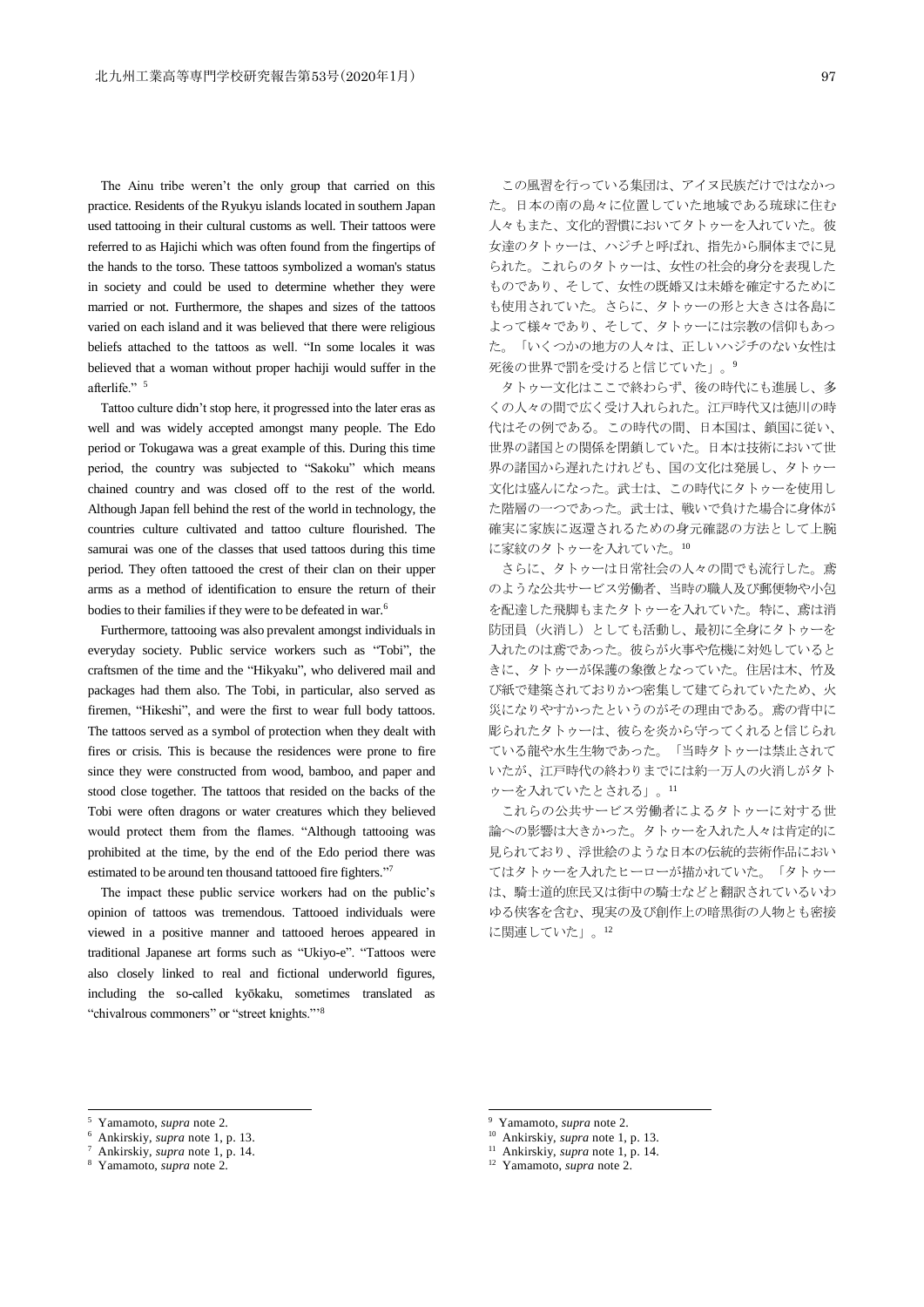These heroes had large distinct tattoos and protected the weak from corruption. This portrayal increased the appeal of tattoos among the public and resulted in a higher demand for "Horishi", tattoo artists. This tattoo culture that existed in early Japan was prevalent among many classes of people. It is also evident that Influence contributed to the reason this form of self-expression was so widely accepted in society. Regardless of whether individuals were of a lower social status or a very high status, the tattoos these individuals received were significant and held different symbolic meanings ranging from religious and spiritual beliefs to a symbol of devotion. Ironically, influential factors led Japan to cease this practice.

During the "Meiji Restoration" Period, Sakoku ceased and Japan reopened its doors to the rest of the world. However, due to the westerner's negative view on tattoos, the government banned tattooing. This ban was implemented in 1872 in order to ensure Japan was no regarded as a barbaric or backwards nation.<sup>13</sup>

This ban on tattooing lasted over seventy years and during this time, Japan was impacted significantly because it reformed to western standards. The Ainu tribe and the Ryukyuan's were subjected to these new standards on Japan's mainland and were forced to conform as well and could no longer practice their cultural customs.

The Horishi were also affected. However, they did not stop tattooing individuals. They disguised their businesses and continued to accept clients. Ironically enough, due to their skills, they were sought after by western customers. "A very good example is the fact that both Prince George, later King George V of England, and Tsarevich Nicholas, later Nicholas II of Russia, got tattooed during their visits to Japan in the 1890s".<sup>14</sup>

Japanese tattoos were also popular among western sailors who found the experience exotic. Due to the high demand, many Horishi went abroad for their business and administered tattoos to their foreign clients. "In 1899, a well-known tattoo artist by the name of Horitoyo Yoshisuke told a reporter for the New York Herald how he had journeyed to many of the world's capitals and tattooed European royalty."<sup>15</sup>

It wasn't till 1948 when the tattoo ban was lifted and tattoos were decriminalized.

これらのヒーロー達は、大きくてはっきりとしたタトゥー を入れており、不正から弱者を守ったのである。この描写に よって多くの人々がタトゥーを求めるようになり、彫り師 (タトゥー・アーティスト)の需要が高まった。日本におけ る初期のタトゥー文化は、多くの階層で流行していた。この 影響により自己表現の形式が社会で広く受け入れられたこ とは明白である。社会的地位の高い低いにかかわらず、人々 が入れていたタトゥーは、重要な意味を持っており、宗教的 精神的信念や信仰の象徴などの様々な象徴的意味を有して いた。皮肉にも、過度の流行による影響力の拡大によって日 本でのこの慣行が終わることになるのである。

明治維新において、鎖国は終了し、世界の国々に門戸が開 かれた。しかし、西欧人からタトゥーが否定的に見られてい たため、政府はタトゥーを禁止した。日本が野蛮で遅れた国 であるとみなされないようにするため、この禁止は1872年か ら実施された。<sup>16</sup>

タトゥーの禁止は70年以上続き、西洋の基準への改革も行 われたので、日本はこの間に大きな影響を受けた。アイヌ民 族及び琉球の人々は、この日本の本土の新しい基準に従わな ければならなかったので、本土と同様に基準に適合すること が強制され、彼らの文化的慣習を行うことができなくなって しまった。

彫り師もまた影響を受けた。しかし、彫り師は人々にタト ゥーを彫ることをやめなかった。彫り師は、隠れて仕事をし て、依頼を受け続けた。皮肉なことに、彫り師の技術が高か ったので、西洋からの客に人気が高かった。「ジョージ王子 (後のイギリス王ジョージ5世)も、ニコライ皇太子(後の ロシアのニコライ2世)も、1890年代の訪日の際にタトゥー を入れていた」。17

日本のタトゥーは、それを異国情緒あると感じた西洋の船 員達にも人気があった。需要が高かったので、彫り師は、仕 事のために外国に行って、外国の依頼人にタトゥーを入れた。 「1899年に、ホリトヨ・ヨシスケという名前の有名なタトゥ ー・アーティストが、ニューヨーク・ヘラルドのリポーター に、いかにして多くの世界の中心地を旅行しそしてヨーロッ パの王族にタトゥーを入れてきたかを語っていた」。<sup>18</sup>

1948年に、タトゥー禁止令は解除され、そして、タトゥー は解禁された。

1

<sup>13</sup> Ankirskiy, *supra* note 1, p. 16.

Ankirskiy, *supra* note 1, p. 16.

<sup>15</sup> Yamamoto, *supra* note 2.

<sup>&</sup>lt;sup>16</sup> Ankirskiy, *supra* note 1, p. 16.

Ankirskiy, *supra* note 1, p. 16.

<sup>18</sup> Yamamoto, *supra* note 2.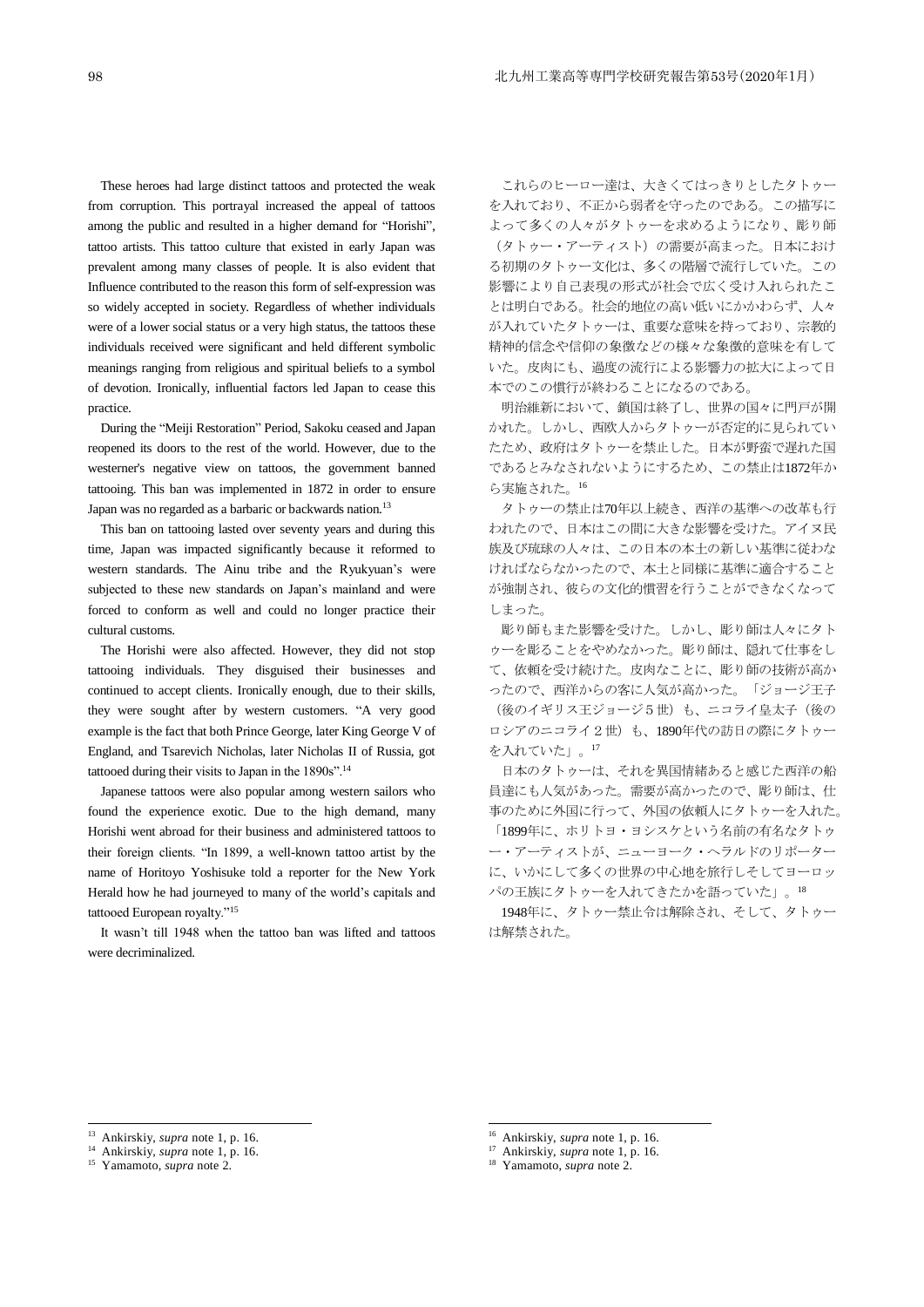#### 4. Portrayal in Japanese Media

Although tattoos are not banned currently, many survey participants expressed they wouldn't have the courage to get a tattoo since the negative aspects outweighed the positive. In addition, the portrayal of tattoos is another factor that contributes to this perspective. In Japanese establishments such as Onsen, people with tattoos are prohibited and there are signs that emphasize this rule. Since individuals are exposed to this at a young age and everyone follows these societal rules, they become aware of the negative repercussions of having a tattoo. If they got a tattoo, they would have to sacrifice the luxuries of enjoying Japanese hot springs.

In addition, due to the conservative nature of Japan, companies would be opposed to the idea of hiring a candidate with a tattoo. This reason partially stems from the fact that Japanese individual is aware of the implications of having a tattoo. As mentioned before, tattoos are associated with criminal activity. However, that is not accurate, anyone can commit a crime. "But the image that tattoos are scary is planted in our daily lives on TV or at pools and hot springs" that prohibit tattooed people from entering.<sup>19</sup>

Media is a powerful medium and can influence the public to believe specific beliefs and reinstill embedded values.

## 5. Views on Foreigners with Tattoos

Furthermore, Japanese society is more accepting of tattoos on foreigners. According to the survey participants, they expressed the notion that foreigners are not Japanese and they understood the cultural environments that foreigners are raised in are completely different. Therefore, the symbolism behind their tattoos are different and they don't see an issue if the tattooed person is a foreigner. However, they also mentioned the fact that foreigners will have a difficult time entering Onsen. The tattoo ban still holds strong in those types of facilities and there would not be an exception for them. However, there is a high possibility this may change since more immigrants are moving to Japan. This is because of Japan's declining labor population, therefore they are becoming more dependent on immigrant labor.<sup>20</sup>

# 4. 日本のメディアにおける描写

現在タトゥーは禁止されていないけれども、肯定的な見方 よりも否定的な見方が勝っているので、多くの調査参加者は タトゥーを入れる勇気がないと述べている。さらに、タトゥ ーの描写がこのような認識を持たせるもう一つの要因とな っている。温泉のような日本の施設では、タトゥーを入れた 人の入場が禁止されており、このルールを強調する掲示があ る。人々は若いときにこのことを知り、かつ、すべての人が この社会的ルールに従っているので、人々はタトゥーを入れ ていることに対して否定的な認識を抱くようになる。もしも タトゥーを入れてしまうと、日本の温泉を楽しむというぜい たくな楽しみを犠牲にしなければならなくなるであろう。

さらに、日本の保守的な性質により、会社はタトゥーを入 れている就職希望者を雇用しようとは考えないであろう。こ の理由の一つとして、日本人はタトゥーを入れていることの 意味を考えてしまうという事実がある。前述したように、タ トゥーは犯罪活動と結び付けて考えられている。しかし、す べての人が罪を犯しているというのは、正確ではない。「し かし、タトゥーが怖いというイメージは、日常生活のテレビ において又は(タトゥーを入れた人の入場が禁止されてい る)プールや温泉において植え付けられている」。21

メディアは、強力な機関であり、大衆に特定の信念を信じ させ、そして、深層の価値観を吹き込むことのできる影響力 を有している。

# 5. タトゥーを入れた外国人についての見解

尚、日本社会は、外国人がタトゥーを入れていることは受 け入れている。調査参加者によれば、外国人は日本人ではな いと意識されており、そして、外国人が育った文化環境はま ったく異なるものであると理解されていた。それ故に、タト ゥーの背後にある象徴的意味は異なり、外国人がタトゥーを 入れていたとしても問題視されない。しかし、調査参加者は、 外国人が温泉に入ることは難しいと述べている。温泉のよう な施設でのタトゥー禁止は依然として厳しく、例外はないと 思われる。しかし、日本に移住する移民が増えているので、 これが変化する可能性は高い。これは、日本の労働人口が減 少し、移民労働者に頼るようになっているからである。<sup>22</sup>

1

<sup>21</sup> Cf., Ito, *supra* note 19.

<sup>19</sup> Cf., Ito, M. *Whether covered or brazen, tattoos make a statement*. (2010, June 8).

https://www.japantimes.co.jp/news/2010/06/08/reference/whether-c overed-or-brazen-tattoos-make-a-statement/#.XBWL0WhKiM8 <sup>20</sup> Cf., Deguchi, H. *A new immigration policy for Japan*. (2018, December 4).

https://www.japantimes.co.jp/opinion/2018/12/04/commentary/japa n-commentary/new-immigration-policy-japan/#.XBfhoJNKii6

<sup>22</sup> Cf., Deguchi, *supra* note 20.